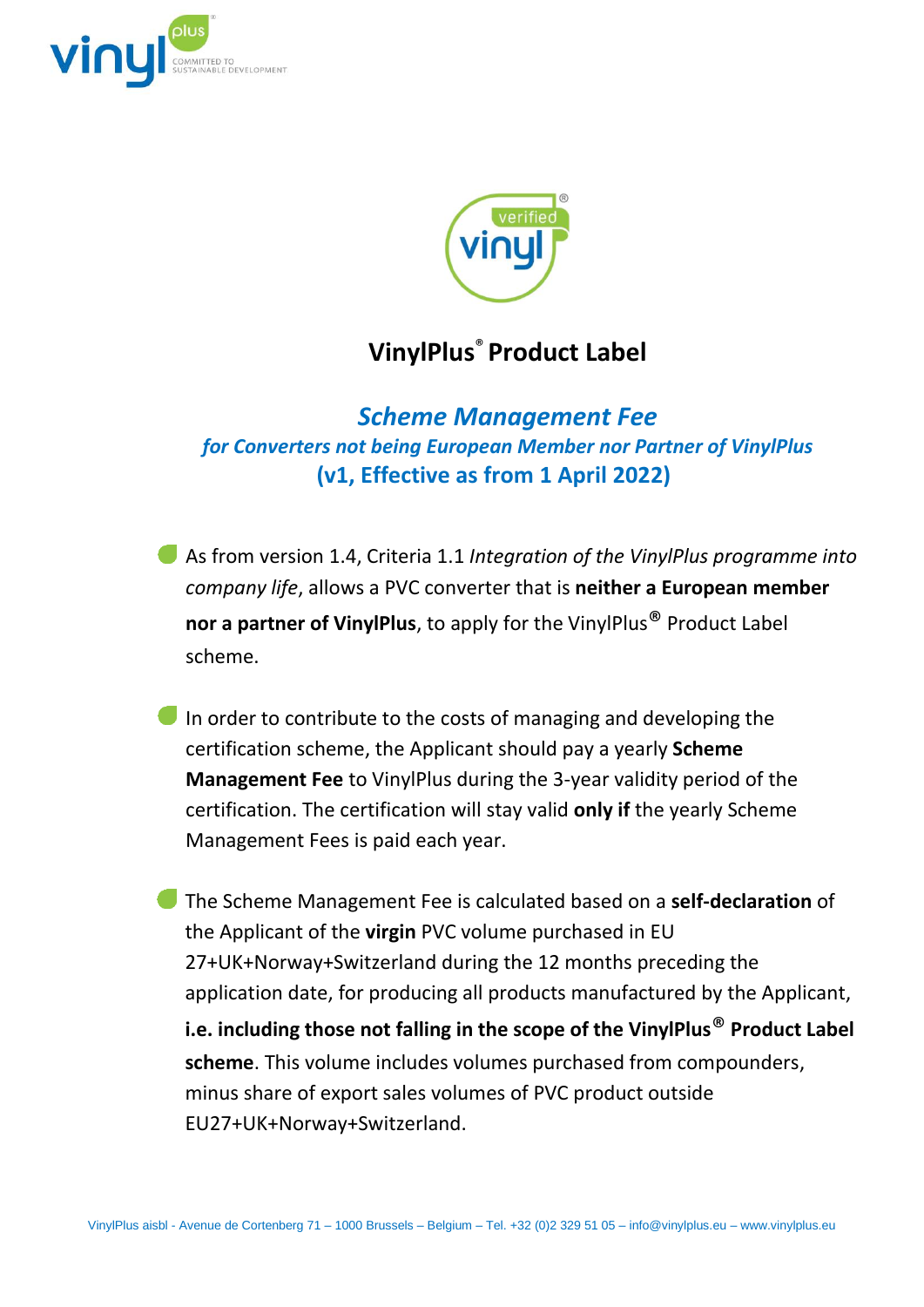

The Applicant is requested to **self-declare** the relevant **fee category** he belongs to by crossing the appropriate box in the last column of the below table. Each fee category is defined in the below table by the purchased volume and type of PVC used (rigid or flexible).

The fee price of rigid and flexible are fixed values within each given category defined by purchased volume.

| Fee<br><b>Category</b>  | <b>Purchased</b><br>Volume,<br>kt | <b>PVC Type</b> | <b>Scheme</b><br>Management Fee, € | <b>Applicant self-</b><br>declaration |
|-------------------------|-----------------------------------|-----------------|------------------------------------|---------------------------------------|
| $\mathbf{1}$            | < 5                               | Rigid           | 2125                               |                                       |
|                         |                                   | Flexible        | 3250                               |                                       |
| $\overline{2}$          | $<10$                             | Rigid           | 3250                               |                                       |
|                         |                                   | Flexible        | 6500                               |                                       |
| 3                       | < 20                              | Rigid           | 6500                               |                                       |
|                         |                                   | Flexible        | 14700                              |                                       |
| $\overline{\mathbf{4}}$ | < 35                              | Rigid           | 13000                              |                                       |
|                         |                                   | Flexible        | 29400                              |                                       |
| 5                       | < 50                              | Rigid           | 18000                              |                                       |
|                         |                                   | Flexible        | 41100                              |                                       |
| 6                       | < 75                              | Rigid           | 24000                              |                                       |
|                         |                                   | Flexible        | 54800                              |                                       |
| 7                       | < 100                             | Rigid           | 33000                              |                                       |
|                         |                                   | Flexible        | 75350                              |                                       |
| 8                       | < 125                             | Rigid           | 42000                              |                                       |
|                         |                                   | Flexible        | 95900                              |                                       |
| 9                       | < 150                             | Rigid           | 60000                              |                                       |
|                         |                                   | Flexible        | 137000                             |                                       |
| 10                      | $\geq 150$                        | Rigid           | 90000                              |                                       |
|                         |                                   | Flexible        | 205550                             |                                       |

The Self-declaration should be made by the Applicant at least once when he applies for the VinylPlus® Product Label by using the Form in Appendix.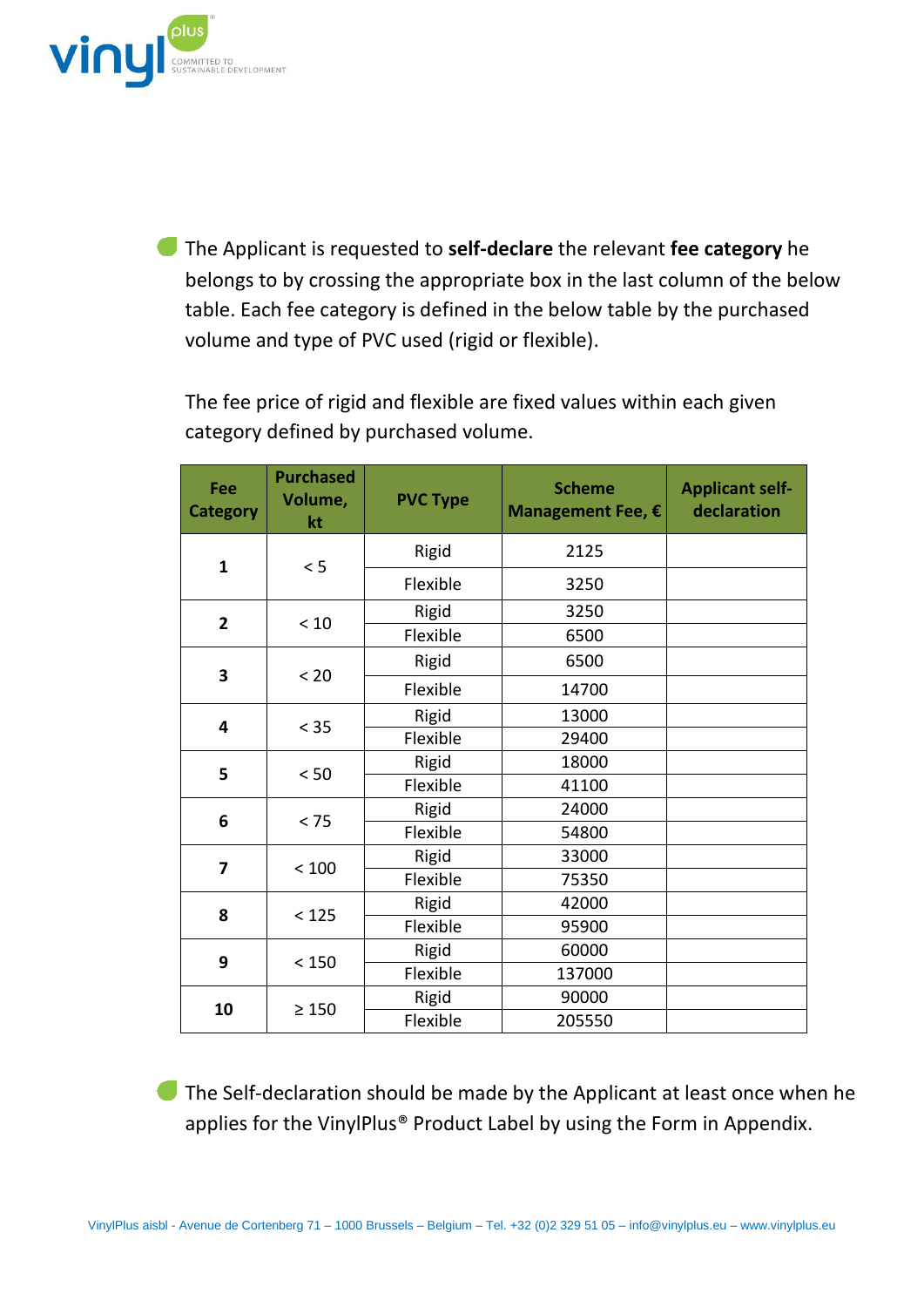

Based on this self-declaration, VinylPlus will invoice the corresponding Scheme Management Fee.

- VinylPlus may require to perform a third party audit of the PVC volume category self-declared by the Applicant.
- In order to finance the certification till the end of the validity period of the VinylPlus® Product Label, VinylPlus expects an initial 3-year financial commitment of the Applicant. In case the Label holder wishes to end its certification before the end of the 3-year validity period, a **termination notice** should reach VinylPlus at least 6 months before the anniversary date of the issue of the Certificate of Approval.
- If a **change in purchased PVC volume or type** during the validity period of the certification, leads for the Label holder to a change in a fee category, VinylPlus should be noticed at the latest one month after the anniversary date of the issue of the Certificate of Approval. Notice should be given by resubmitting the Self-Declaration Form in Appendix.
- Similarly, the converter is expected to notice VinylPlus in case of a merger, acquisition or any business changes impacting the value of the Scheme Management Fee. In case of an ownership change, the former owners of the converter shall help VinylPlus to convince their successors to continue financing the certification.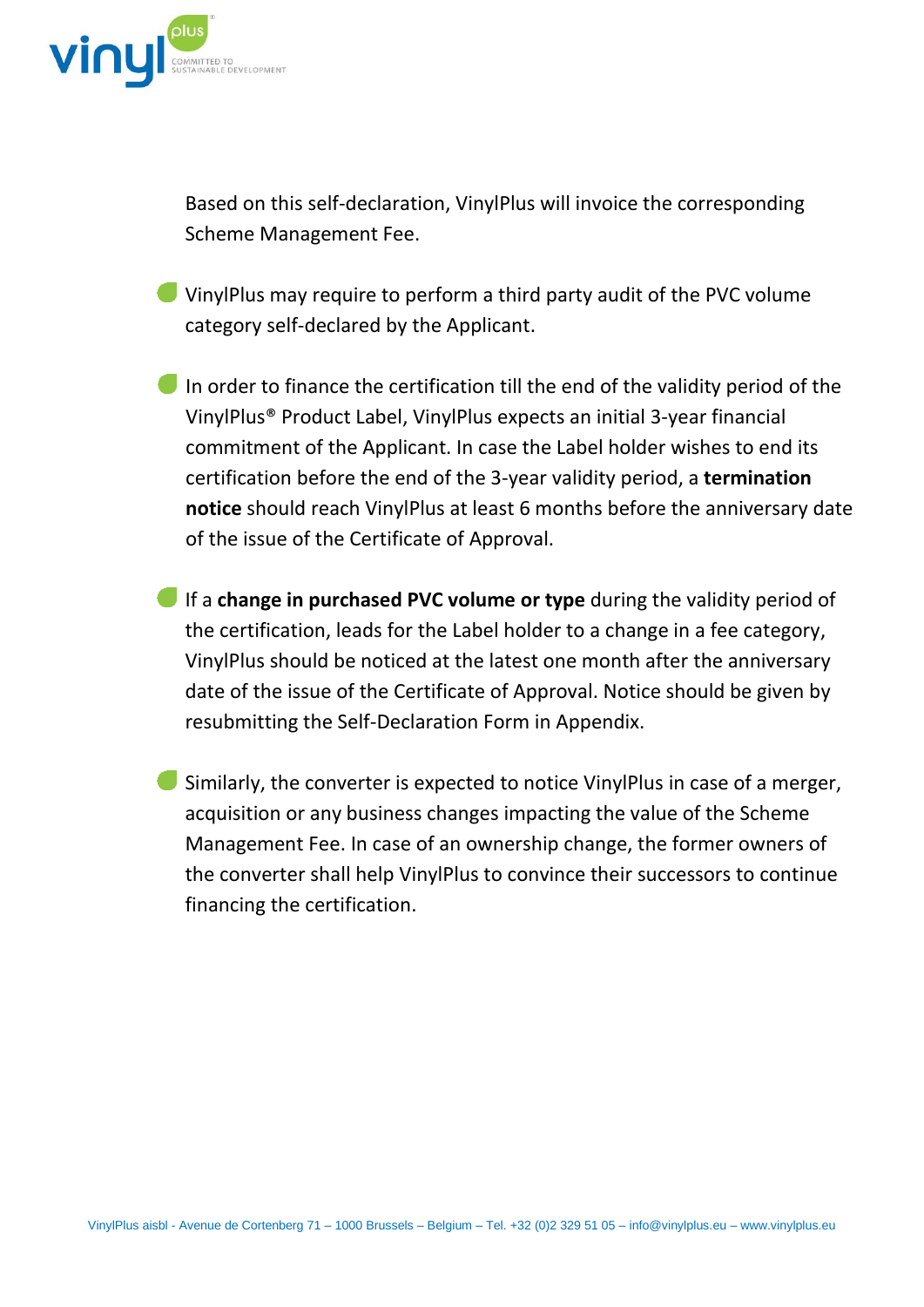

## *Appendix*

## **Scheme Management Fee: Self-Declaration Form**

*To be returned to* **:** [magdalena.garczynska@vinylplus.eu](mailto:magdalena.garczynska@vinylplus.eu)

As authorised representative of *(company name)*, having its offices located in *(company address)* and registered with VAT number *(VAT number)*, I *(first name, last name)*, hereby declare that my company has applied for the VinylPlus® Product Label and is not an European Member nor a Partner of VinylPlus. My company belongs to the below category for calculating the Scheme Management Fee to be paid for the management and development of the VinylPlus Product Label scheme *(please cross appropriate box in last column of the below table)*

| <b>Fee</b><br><b>Category</b> | <b>Purchased</b><br>Volume,<br>kt | <b>PVC Type</b> | <b>Scheme</b><br>Management Fee, € | <b>Applicant self-</b><br>declaration |
|-------------------------------|-----------------------------------|-----------------|------------------------------------|---------------------------------------|
| $\mathbf{1}$                  | < 5                               | Rigid           | 2125                               |                                       |
|                               |                                   | Flexible        | 3250                               |                                       |
| $\overline{2}$                | < 10                              | Rigid           | 3250                               |                                       |
|                               |                                   | Flexible        | 6500                               |                                       |
| 3                             | < 20                              | Rigid           | 6500                               |                                       |
|                               |                                   | Flexible        | 14700                              |                                       |
| 4                             | < 35                              | Rigid           | 13000                              |                                       |
|                               |                                   | Flexible        | 29400                              |                                       |
| 5                             | $< 50$                            | Rigid           | 18000                              |                                       |
|                               |                                   | Flexible        | 41100                              |                                       |
| 6                             | < 75                              | Rigid           | 24000                              |                                       |
|                               |                                   | Flexible        | 54800                              |                                       |
| 7                             | < 100                             | Rigid           | 33000                              |                                       |